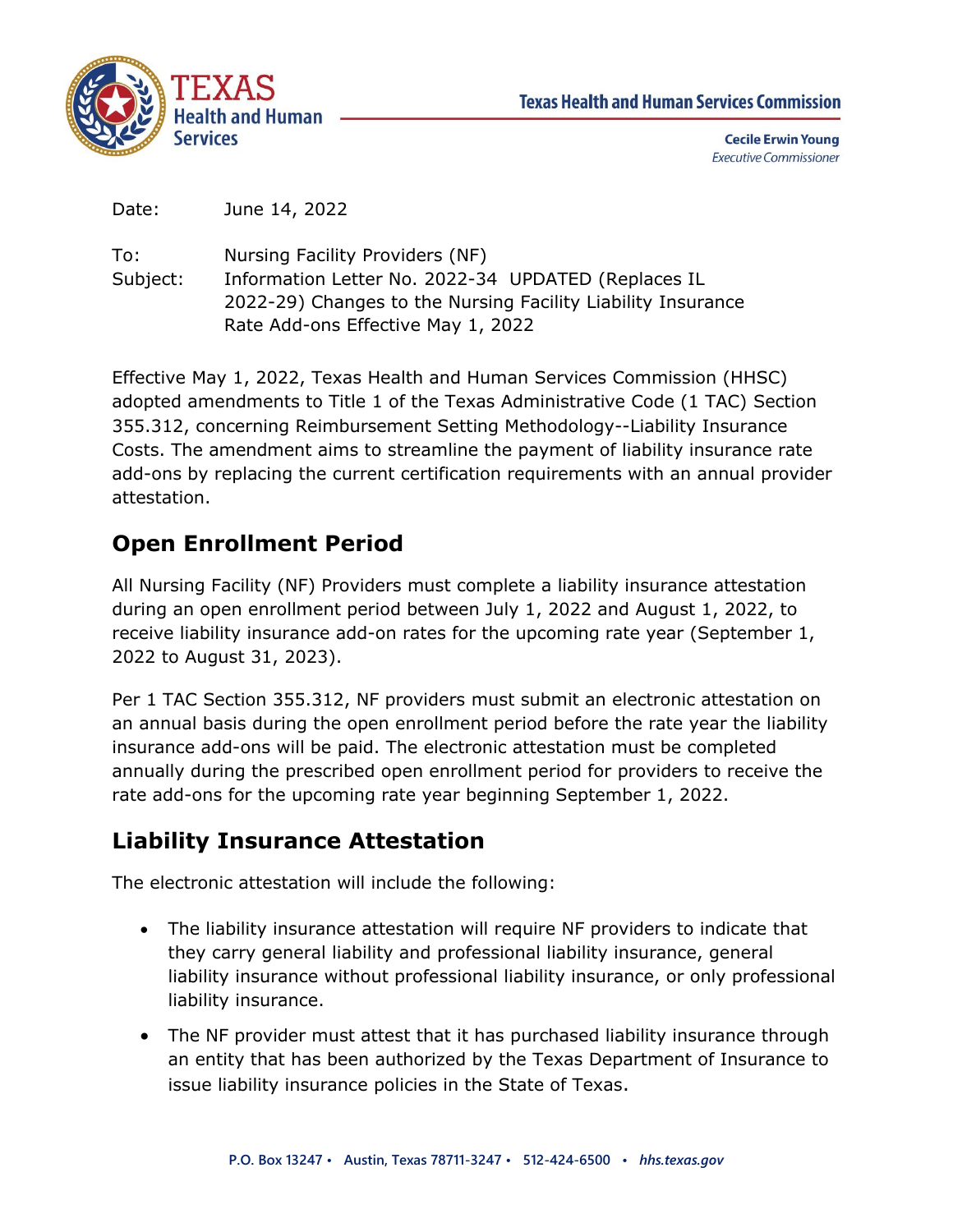- If an NF provider purchased insurance through a captive insurance company, the NF provider must attest those taxes on the premiums of captive insurance were paid to and received by the Texas Comptroller for the calendar year in which the policy was procured, continued, or renewed.
- The NF provider must attest that it has not obtained insurance from an insurer or person engaged in unauthorized insurance, as described in Chapter 101 of the Texas Insurance Code, Unauthorized Insurance.

## **Liability Insurance Renewals Prior to September 1, 2022**

NF providers must submit all documentation by July 1, 2022, to renew their liability insurance add-on to be paid through August 31, 2022. Submit documentation to HHSC Provider Finance Department (PFD) via email at PFD-LTSS@hhs.[texas.gov](mailto:PFD-LTSS@hhs.texas.gov). [Please visit the HHSC P](mailto:PFD-LTSS@hhs.texas.gov)FD Website [here](https://pfd.hhs.texas.gov/long-term-services-supports/nursing-facility-nf) for instructions on completing renewals.

After June 1, 2022, HHSC PFD will not accept liability insurance renewals for the rate period ending August 31, 2022.

All providers who wish to maintain liability insurance add-ons from September 1, 2022 to August 31, 2023, must complete the required electronic attestation during the annual open enrollment period.

## **General Enrollment Instructions**

The annual fiscal year 2023 open enrollment period for liability insurance rate addons effective on September 1, 2022, begins July 1, 2022, and ends August 1, 2022. HHSC will email all authorized NF provider representatives to notify them of open enrollment. Authorized representatives are indicated on the signature authority designation form applicable to the NF provider's contract or ownership type.

PFD NF providers must use the HHSC PFD Open Enrollment Portal to request Liability Insurance Rate Add-ons through the Open Enrollment Process. Mail and emails will no longer be accepted. Providers must access the HHSC PFD Open Enrollment Portal to receive the NF Liability Add-on for the next rate year, September 1, 2022 – August 31, 2023. This portal is on our HHSC PFD website. Providers will complete the attestation form on the HHSC PFD Open Enrollment